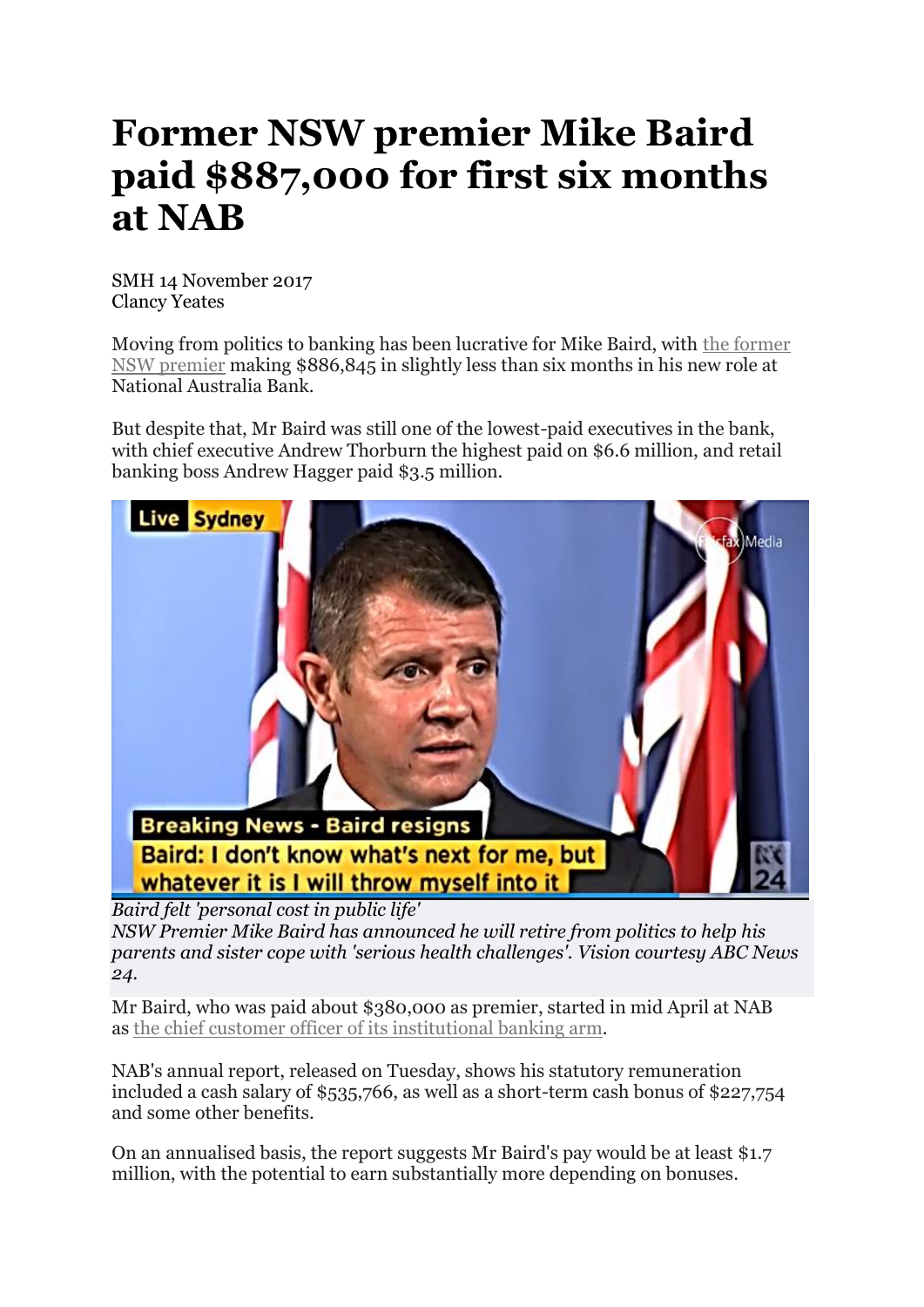

*On an annualised basis, the report suggests Mike Baird's pay would be at least \$1.7 million, with the potential to earn substantially more depending on bonuses. Photo: James Brickwood*

Even so, it remains below the pay packets of most other top-level executives at NAB, which last year posted a 2.5 per cent rise in its profit to \$6.6 [billion.](http://www.smh.com.au/business/banking-and-finance/nab-reveals-6000-jobs-to-go-as-it-announces-66b-profit-20171101-gzd3tc.html)

While Mr Thorburn, who for the past three years as CEO has been offloading NAB's low-returning businesses, was the top earner, his remuneration dipped from \$6.7 million to \$6.6 million.

Chief technology and operations officer Patrick Wright, who joined NAB at the same time as Mr Baird, was paid a total of \$4.38 million, including \$2.8 million to compensate for forgone payments at his previous job at Barclays in the United States. Chief operating officer Antony Cahill's pay was \$3.1 million, up from \$2.6 million last year.

The report said that taking into account dividends and share price moves, NAB shares delivered the highest returns of the big four banks last financial year.

"NAB is a big business, with executives holding responsibility for over 9 million customers, more than 30,000 employees, 570,000 shareholders and nearly \$800 billion in assets," a NAB spokesman said.

"When setting executive remuneration, the NAB board takes into account external market data, role complexity and responsibilities, the performance of the senior executives and the need to attract and retain talent in a globally competitive environment."

The report comes as banks are looking to cut costs in response to slowing returns.